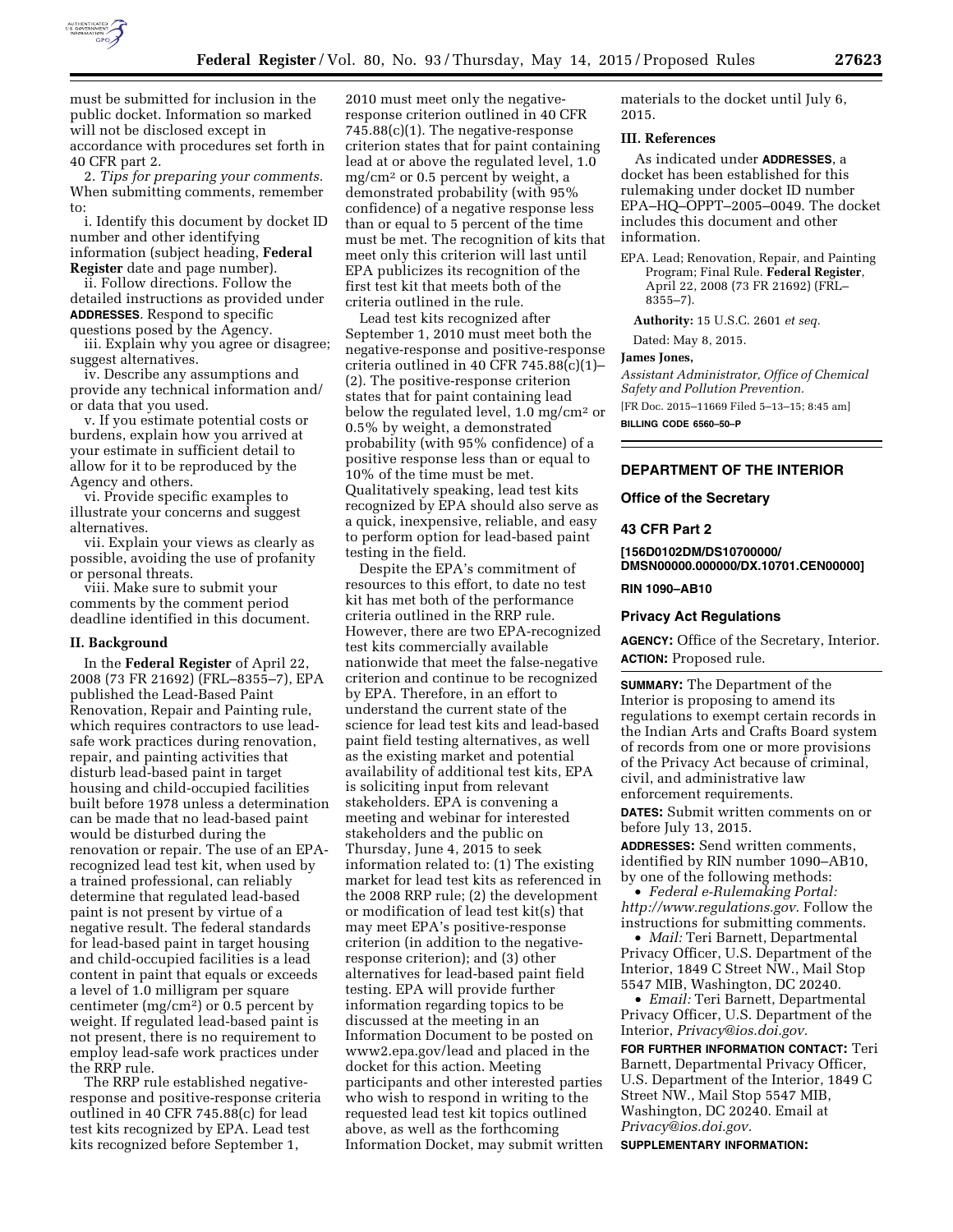### **Background**

The Privacy Act of 1974, as amended, 5 U.S.C. 552a, governs the means by which the U.S. Government collects, maintains, uses and disseminates personally identifiable information. The Privacy Act applies to records about individuals that are maintained in a ''system of records.'' A system of records is a group of any records under the control of an agency from which information about an individual is retrieved by the name of the individual or by some identifying number, symbol, or other identifying particular assigned to the individual. See 5 U.S.C. 552a(a)(4) and (5).

An individual may request access to records containing information about him or herself, 5 U.S.C. 552a(b), (c) and (d). However, the Privacy Act authorizes Federal agencies to exempt systems of records from access by individuals under certain circumstances, such as where the access or disclosure of such information would impede national security or law enforcement efforts. Exemptions from Privacy Act provisions must be established by regulation, 5 U.S.C. 552a(k).

The Department of the Interior (DOI), Office of the Secretary, created the Indian Arts and Crafts Board, DOI–24, system of records to assist the Department of the Interior's Indian Arts and Crafts Board (IACB) in overseeing the implementation of the Indian Arts and Crafts Act of 1990, as amended. The purposes of this system of records include documenting investigations, including investigations by DOI law enforcement, of individuals or organizations that offer or display for sale or sell any good, with or without a Government trademark, in a manner that falsely suggests it is Indian produced, an Indian product, or the product of a particular Indian or Indian tribe or Indian arts and crafts organization within the United States. Additionally, the system helps the IACB manage its program activities, promote the economic development of American Indians and Alaska Natives of Federally recognized tribes through the expansion of the Indian arts and crafts market; provide promotional opportunities, general business advice, and information on the Indian Arts and Crafts Act to Native American artists, craftspeople, businesses, museums, and cultural centers of Federally recognized tribes; manage museum exhibitions and activities; and produce a source directory of American Indian and Alaska Native owned and operated arts and crafts businesses.

In this notice of proposed rulemaking, the Department of the Interior is proposing to exempt the Indian Arts and Crafts Board system of records from certain provisions of the Privacy Act pursuant to 5 U.S.C. 552a(k)(2) because of criminal, civil, and administrative law enforcement requirements.

Under 5 U.S.C. 552a(k)(2), the head of a Federal agency may promulgate rules to exempt a system of records from certain provisions of 5 U.S.C. 552a if the system of records is ''investigatory material compiled for law enforcement purposes

Because this system of records contains investigatory material compiled for law enforcement purposes within the provisions of 5 U.S.C. 552a(k)(2), the Department of the Interior proposes to exempt the Indian Arts and Crafts Board system of records from the following provisions: 5 U.S.C.  $552a(c)(3)$ , (d), (e) $(1)$ , (e) $(4)(G)$  through (e)(4)(I), and (f). Where a release would not interfere with or adversely affect law enforcement activities, including but not limited to revealing sensitive information or compromising confidential sources, the exemption may be waived on a case-by-case basis. Exemptions from these particular subsections are justified for the following reasons:

1. 5 U.S.C. 552a(c)(3). This section requires an agency to make the accounting of each disclosure of records required by the Privacy Act available upon request to the individual named in the record. Release of the accounting of disclosures could alert the subjects of an investigation to the existence of the investigation and the fact that they are subjects of the investigation. The release of such information to the subjects of an investigation would provide them with significant information concerning the nature of the investigation, and could seriously impede or compromise the investigation; endanger the physical safety of confidential sources, witnesses and their families; and lead to the improper influencing of witnesses, the destruction of evidence, or the fabrication of testimony.

2. 5 U.S.C. 552a(d); (e)(4)(G) and (e)(4)(H); and (f). These sections require an agency to provide notice and disclosure to individuals that a system contains records pertaining to the individual, as well as providing rights of access and amendment. Granting access to investigatory records in the Indian Arts and Crafts Board system of records could inform the subject of an investigation of the existence of that investigation, the nature and scope of the information and evidence obtained, the identity of confidential sources,

witnesses, and law enforcement personnel, and could provide information to enable the subject to avoid detection or apprehension. Granting access to such information could seriously impede or compromise an investigation; endanger the physical safety of confidential sources, witnesses, and law enforcement personnel, as well as their families; lead to the improper influencing of witnesses, the destruction of evidence, or the fabrication of testimony; and disclose investigative techniques and procedures. In addition, granting access to such information could disclose security-sensitive, or confidential information and could constitute an unwarranted invasion of the personal privacy of others.

3. 5 U.S.C. 552a(e)(1). This section requires the agency to maintain information about an individual only to the extent that such information is relevant or necessary. The application of this provision could impair investigations and law enforcement, because it is not always possible to determine the relevance or necessity of specific information in the early stages of an investigation. Relevance and necessity are often questions of judgment and timing, and it is often only after the information is evaluated that the relevance and necessity of such information can be established. In addition, during the course of the investigation, the investigator may obtain information which is incidental to the main purpose of the investigation, but which may relate to matters under the investigative jurisdiction of another agency. Such information cannot always be readily segregated. Furthermore, during the course of the investigation, an investigator may obtain information concerning the violation of laws outside the scope of the investigator's jurisdiction. In the interest of effective law enforcement, DOI investigators should retain this information, since it could aid in establishing patterns of criminal activity and provide valuable leads for other law enforcement agencies.

4. 5 U.S.C. 552a(e)(4)(I). This section requires an agency to provide public notice of the categories of sources of records in the system. To the extent this provision is construed to require more detailed disclosure than the broad, generic information currently published in the systems of records notice, an exemption from this provision is necessary to protect the confidentiality of sources of information, and to protect the privacy and physical safety of witnesses and informants.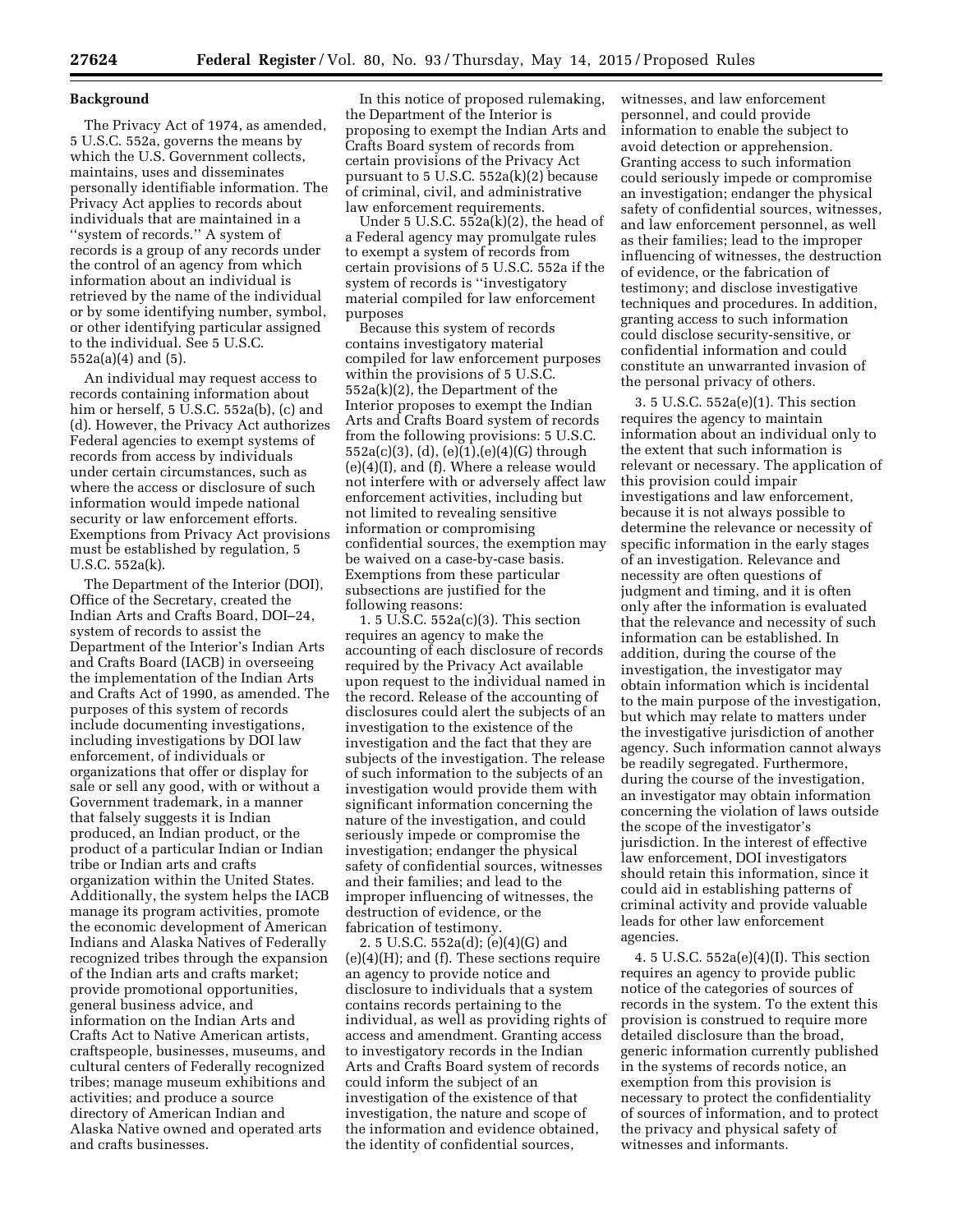### **Procedural Requirements**

## *1. Regulatory Planning and Review (E.O. 12866)*

The Office of Management and Budget (OMB) has determined that this rule is not a significant rule and has not reviewed it under the requirements of Executive Order 12866. We have evaluated the impacts of the rule as required by E.O. 12866 and have determined that it does not meet the criteria for a significant regulatory action. The results of our evaluation are given below.

(a) This rule will not have an annual effect of \$100 million or more on the economy. It will not adversely affect in a material way the economy, productivity, competition, jobs, the environment, public health or safety, or State, local or tribal governments or communities.

(b) This rule would not create a serious inconsistency or otherwise interfere with an action taken or planned by another agency.

(c) This rule does not alter the budgetary effects of entitlements, grants, user fees, concessions, loan programs, water contracts, management agreements, or the rights and obligations of their recipients.

(d) This rule does not raise any novel legal or policy issues.

#### *2. Regulatory Flexibility Act*

The Department of the Interior certifies that this document will not have a significant economic effect on a substantial number of small entities under the Regulatory Flexibility Act (5 U.S.C. 601, *et seq.*). This rule does not impose a requirement for small businesses to report or keep records on any of the requirements contained in this rule. The exemptions to the Privacy Act apply to individuals, and individuals are not covered entities under the Regulatory Flexibility Act.

## *3. Small Business Regulatory Enforcement Fairness Act (SBREFA)*

This rule is not a major rule under 5 U.S.C. 804(2), the Small Business Regulatory Enforcement Fairness Act. This rule:

(a) Does not have an annual effect on the economy of \$100 million or more.

(b) Will not cause a major increase in costs or prices for consumers, individual industries, Federal, State, or local government agencies, or geographic regions.

(c) Does not have significant adverse effects on competition, employment, investment, productivity, innovation, or the ability of United States-based

enterprises to compete with foreignbased enterprises.

### *4. Unfunded Mandates Reform Act*

This rule does not impose an unfunded mandate on State, local, or tribal governments in the aggregate, or on the private sector, of more than \$100 million per year. The rule does not have a significant or unique effect on State, local, or tribal governments or the private sector. This rule makes only minor changes to 43 CFR part 2. A statement containing the information required by the Unfunded Mandates Reform Act (2 U.S.C. 1531 *et seq.*) is not required.

# *5. Takings (E.O. 12630)*

In accordance with Executive Order 12630, the rule does not have significant takings implications. This rule makes only minor changes to 43 CFR part 2. A takings implication assessment is not required.

### *6. Federalism (E.O. 13132)*

In accordance with Executive Order 13132, this rule does not have any federalism implications to warrant the preparation of a Federalism Assessment. The rule is not associated with, nor will it have substantial direct effects on the States, on the relationship between the national government and the States, or on the distribution of power and responsibilities among the various levels of government. A Federalism Assessment is not required.

#### *7. Civil Justice Reform (E.O. 12988)*

This rule complies with the requirements of Executive Order 12988. Specifically, this rule:

(a) Does not unduly burden the judicial system.

(b) Meets the criteria of section 3(a) requiring that all regulations be reviewed to eliminate errors and ambiguity and be written to minimize litigation; and

(c) Meets the criteria of section 3(b)(2) requiring that all regulations be written in clear language and contain clear legal standards.

# *8. Consultation With Indian Tribes (E.O. 13175)*

In accordance with Executive Order 13175, the Department of the Interior has evaluated this rule and determined that it would have no substantial effects on Federally recognized Indian tribes.

### *9. Paperwork Reduction Act*

This rule does not require an information collection from 10 or more parties and a submission under the Paperwork Reduction Act is not required.

### *10. National Environmental Policy Act*

This rule does not constitute a major Federal action and would not have a significant effect on the quality of the human environment. Therefore, this rule does not require the preparation of an environmental assessment or environmental impact statement under the requirements of the National Environmental Policy Act of 1969.

#### *11. Data Quality Act*

In developing this rule, there was no need to conduct or use a study, experiment, or survey requiring peer review under the Data Quality Act (Pub. L. 106–554).

## *12. Effects on Energy Supply (E.O. 13211).*

This rule is not a significant energy action under the definition in Executive Order 13211. A Statement of Energy Effects is not required.

## *13. Clarity of This Regulation*

We are required by Executive Order 12866 and 12988, the Plain Writing Act of 2010 (H.R. 946), and the Presidential Memorandum of June 1, 1998, to write all rules in plain language. This means each rule we publish must:

- —Be logically organized;
- —Use the active voice to address readers directly;
- —Use clear language rather than jargon;
- —Be divided into short sections and sentences; and
- —Use lists and table wherever possible.

### **List of Subjects in 43 CFR Part 2**

Administrative practice and procedure, Confidential information, Courts, Freedom of Information Act, Privacy Act.

Dated: April 15, 2015.

## **Kristen J. Sarri,**

*Principal Deputy Assistant Secretary for Policy, Management and Budget.* 

For the reasons stated in the preamble, the Department of the Interior proposes to amend 43 CFR part 2 as follows:

## **PART 2—FREEDOM OF INFORMATION ACT; RECORDS AND TESTIMONY**

■ 1. The authority citation for part 2 continues to read as follows:

**Authority:** 5 U.S.C. 301, 552, 552a, 553; 31 U.S.C. 3717; 43 U.S.C. 1460, 1461.

■ 2. Amend § 2.254 by adding paragraph (b)(17) to read as follows:

### **§ 2.254 Exemptions.**

\* \* \* \* \* (b)  $* * * *$